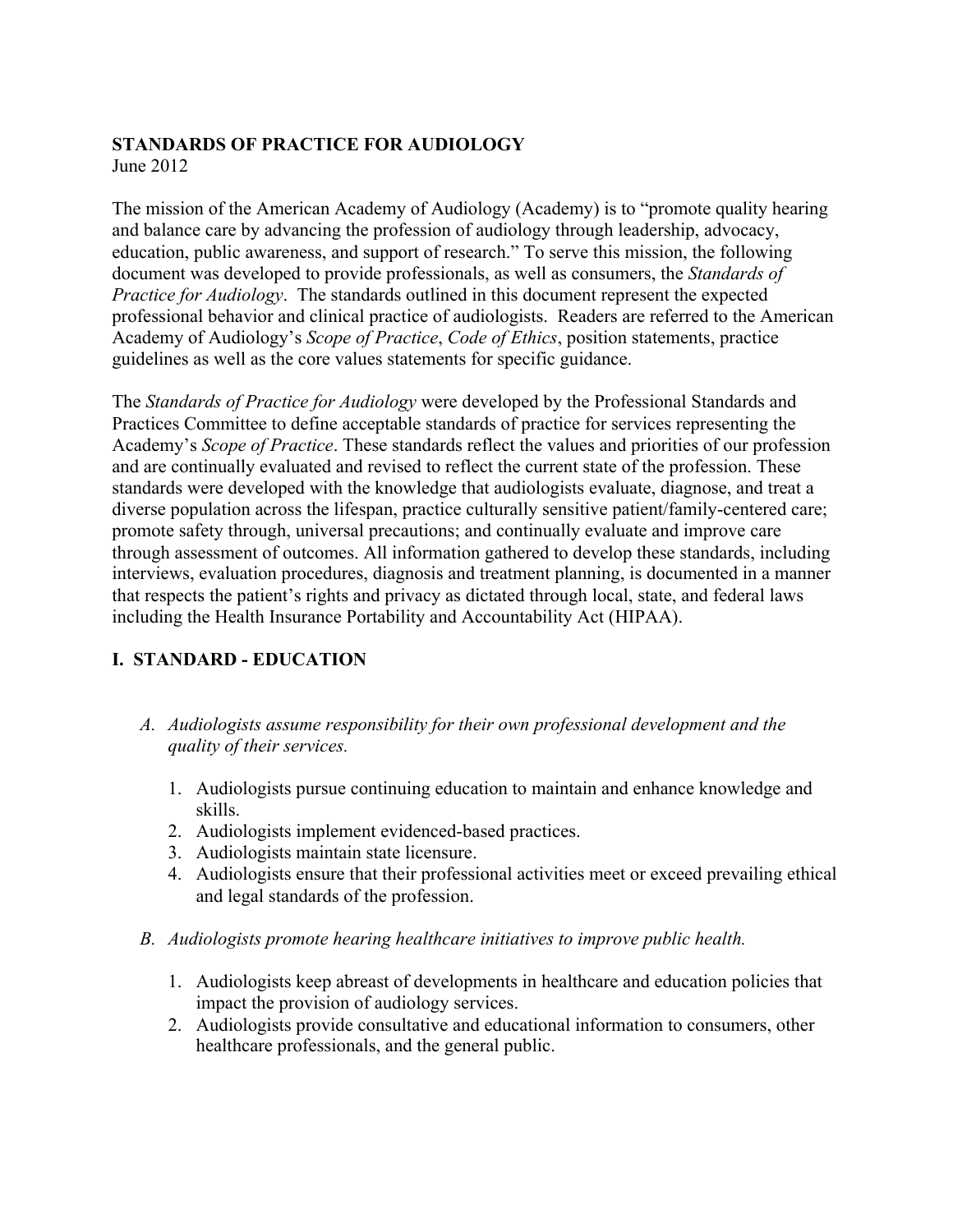- 3. Audiologists develop counseling materials at healthcare literacy levels appropriate for consumers.
- 4. Audiologists provide clinical education activities to students, residents, fellows, physicians or other healthcare providers.
- 5. Audiologists provide precepted clinical experiences to audiology students.

## **II. STANDARD - IDENTIFICATION (SCREENING)**

*A. Audiologists develop, administer, supervise, and monitor screening programs to identify individuals with or at risk for auditory and/or vestibular impairments.*

- 1. Audiologists ensure that screening methods are reliable and valid.
- 2. Audiologists ensure that screening methods are age and culturally appropriate.
- 3. Audiologists ensure that screening methods are appropriately adapted for physical, emotional, or cognitive ability.
- 4. Audiologists identify presence or absence of auditory and/or vestibular impairment by using screening methods that include observational measurements, self or communication partner report measures, behavioral or electrophysiological measures.
- 5. Audiologists train and supervise non-audiology personnel to conduct screening procedures in a variety of health-care, educational, rehabilitative, and community settings, within state licensure laws and/or department of health requirements.
- 6. Audiologists are responsible for developing, implementing and monitoring the success of follow-up protocols to ensure that individuals identified through screening efforts are referred for further assessment and treatment.

## **III. STANDARD – EVALUATION/ DIAGNOSIS**

- *A. Audiologists evaluate individuals with complaints or difficulties that may be caused, influenced or manifested by auditory and/or vestibular deficits. These may include, but are not limited to, complaints of impaired hearing, dizziness, imbalance, tinnitus, concerns regarding impaired and/or delayed speech and language, auditory processing problems, poor educational performance or failed hearing and/or balance screen results.*
- *B. Audiologists conduct evaluations that include, but are not limited to, case history (including review of previous assessments and diagnoses; diagnostic impressions and management planning); physical examination of the ears; physical examination of cranial nerve function, gait and station and evaluation of cognitive abilities to screen for neurologic impairment; qualitative or quantitative classification of communication abilities, and tinnitus; behavioral (psychometric or psychophysical) or electrophysiological tests of hearing, vestibular function, balance, and/or auditory processing.*
	- 1. Audiologists conduct evaluations so they have adequate reliability and validity for subsequent clinical decision-making purposes and reflect current standards of care.
	- 2. Audiologists conduct evaluations appropriate for each individual's age, physical, cognitive, mental well-being and cultural context.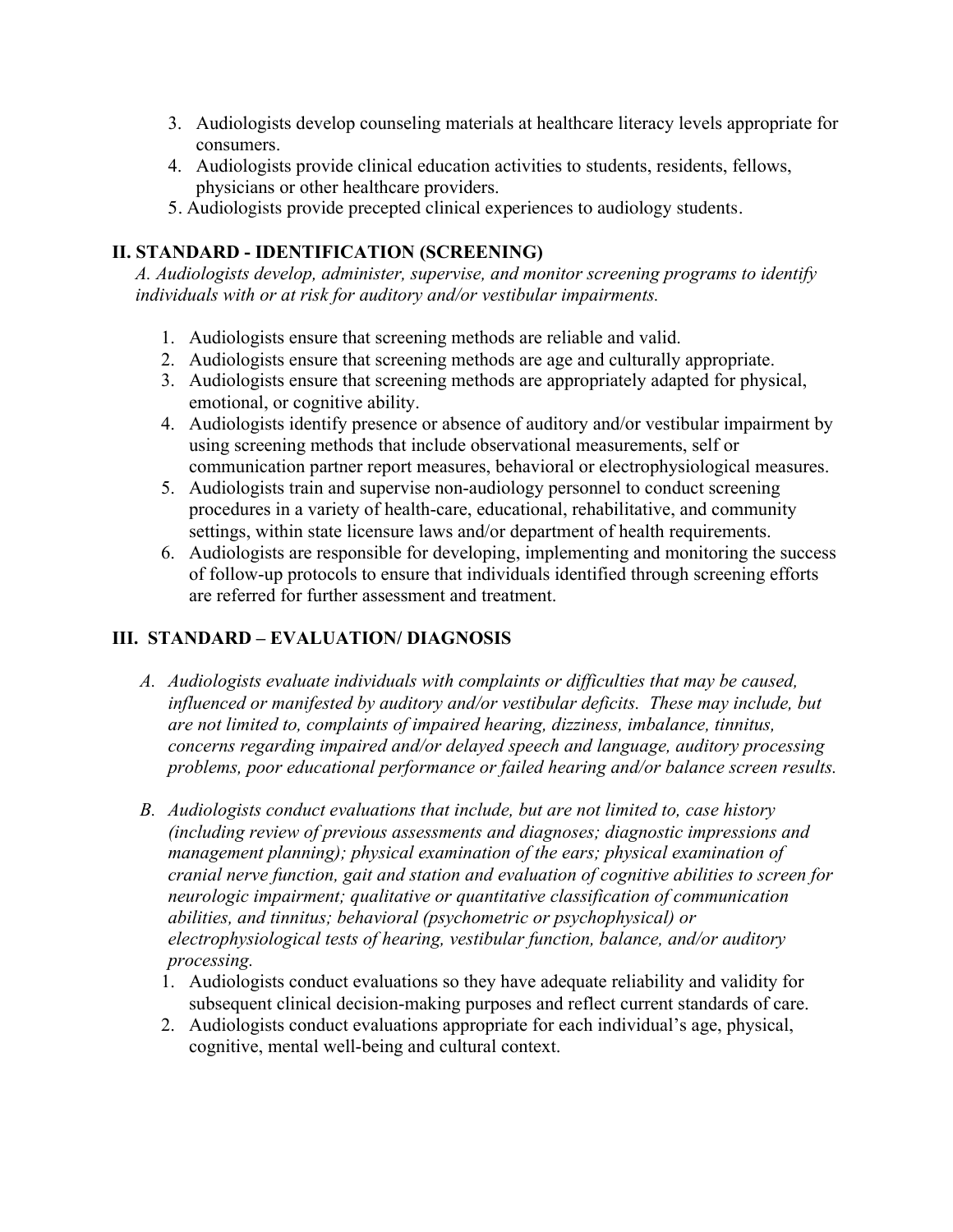- 3. Audiologists apply critical thinking skills to evaluate patient status and to respond to actual or potential health problems or health promotion needs using a patient-centered approach.
- *C. Audiologists diagnose type, severity, site of lesion, communicative impact and possible etiologies of auditory disorders.*
	- 1. Audiologists diagnose hearing loss and identify auditory disorders. Audiologists determine the possible etiology of auditory disorders (e.g. hearing loss related to aging or noise exposure) which does not constitute the practice of medicine as defined by individual state law.
	- 2. Audiologists recognize when their knowledge base or skill set may not be adequate to meet the needs of their patient and refer to other practitioners when appropriate.
- D. *Audiologists evaluate vestibular and balance function to identify disorders that cause dizziness or imbalance, aid in the diagnosis of vestibular disease, and establish falls risk and candidacy for vestibular rehabilitation.*
	- 1. Audiologists determine the possible etiology of vestibular and balance disorders (e.g. bilateral severe vestibular hypofunction consistent with aminoglycoside toxicity) which does not constitute the practice of medicine as defined by individual state law.
	- 2. Audiologists recognize when their knowledge base or skill set may not be adequate to meet the needs of their patient and refer to other practitioners when appropriate.
- *E. Audiologists evaluate and monitor auditory, vestibular, or other central nervous system function to advise other practitioners about treatment outcomes.*
	- 1. Audiologists design and implement protocols for identifying and quantifying potential ototoxic and vestibulotoxic changes in hearing or balance function.
	- 2. Audiologists design and implement surgical monitoring protocols involving assessment of central or peripheral nervous system function.
- *F. Audiologists may also work with other healthcare providers to integrate their services within the larger context of the patient's medical home or current treatment team.*
	- 1. Audiologists evaluate patients when health conditions raise concern about associated auditory or balance problems.
		- a. Audiologists ensure evaluation results are communicated to the referring party in a timely manner.
		- b. Audiologists may work as a member of a diagnostic team and collaborate with other caregivers to develop an integrated multi-disciplinary plan of care.

## **IV. STANDARD - TREATMENT**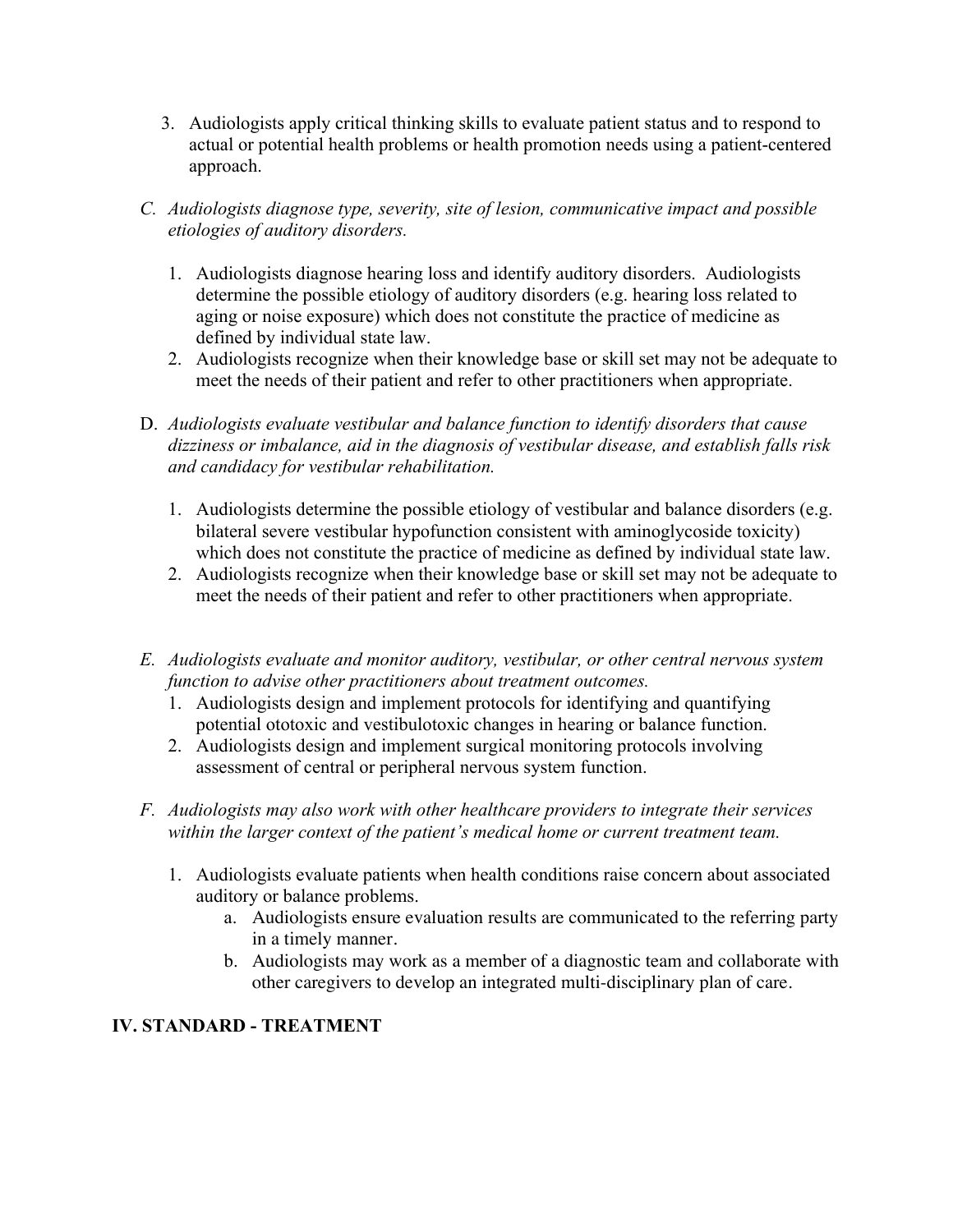A. *Audiologists establish and implement management or treatment based on assessment results, need for medical or other provider referral, and the needs and desires of the patient and their caregivers.*

1. Audiologists prescribe and fit assistive technologies that enhance or augment hearing and listening, vestibular or balance function including hearing instruments, implantable devices or other technologies.

2. Audiologists recommend and provide non-medical therapies or treatments designed to improve a person's use of residual auditory and/or vestibular function, mitigation of dizziness, development or improvement of hearing, communication or balance abilities. 3. Audiologists counsel and provide educational services to improve a person's use of residual auditory and/or vestibular function or cope with the consequences of a loss of function.

4. Audiologists provide services within the context of the patient's medical home, educational setting, communicative and social context.

a. Audiologists may work as a member of a treatment team and collaborate with caregivers to develop an integrated multi-disciplinary plan of care.

b. Audiologists may collaborate with educators, speech language pathologists, healthcare providers and other (re)habilitative specialists to support the communication, educational, vocational, and psychosocial development of patients with auditory and/or vestibular impairments.

5. Audiologists recommend and implement therapies or devices used for the management of tinnitus and hyperacusis.

#### *B. Audiologists treat auditory-based communication deficits within a family and larger social context.*

1. Audiologists work with patients to establish appropriate goals to enhance communication and/or other function of the auditory and/or vestibular systems.

2. When appropriate, audiologists identify family members and other support systems that may play roles in the management of identified auditory and/or vestibular deficits or related communication disorders, and develop management plans to help guide those members in their role in the care and management of the patient.

3. Audiologists counsel patients and, when appropriate, their families about assessment results, health and communicative implications of any identified conditions using language and written materials appropriate to the cultural and healthcare literacy attributes of the patient.

4. Audiologists provide support to patients and their caregivers to address the potential psychosocial impact of auditory and vestibular deficits.

*C. Audiologists monitor progress relative to the treatment plan to ensure optimal outcomes and re-evaluate as needed.*

### **V. STANDARD - HEARING LOSS PREVENTION**